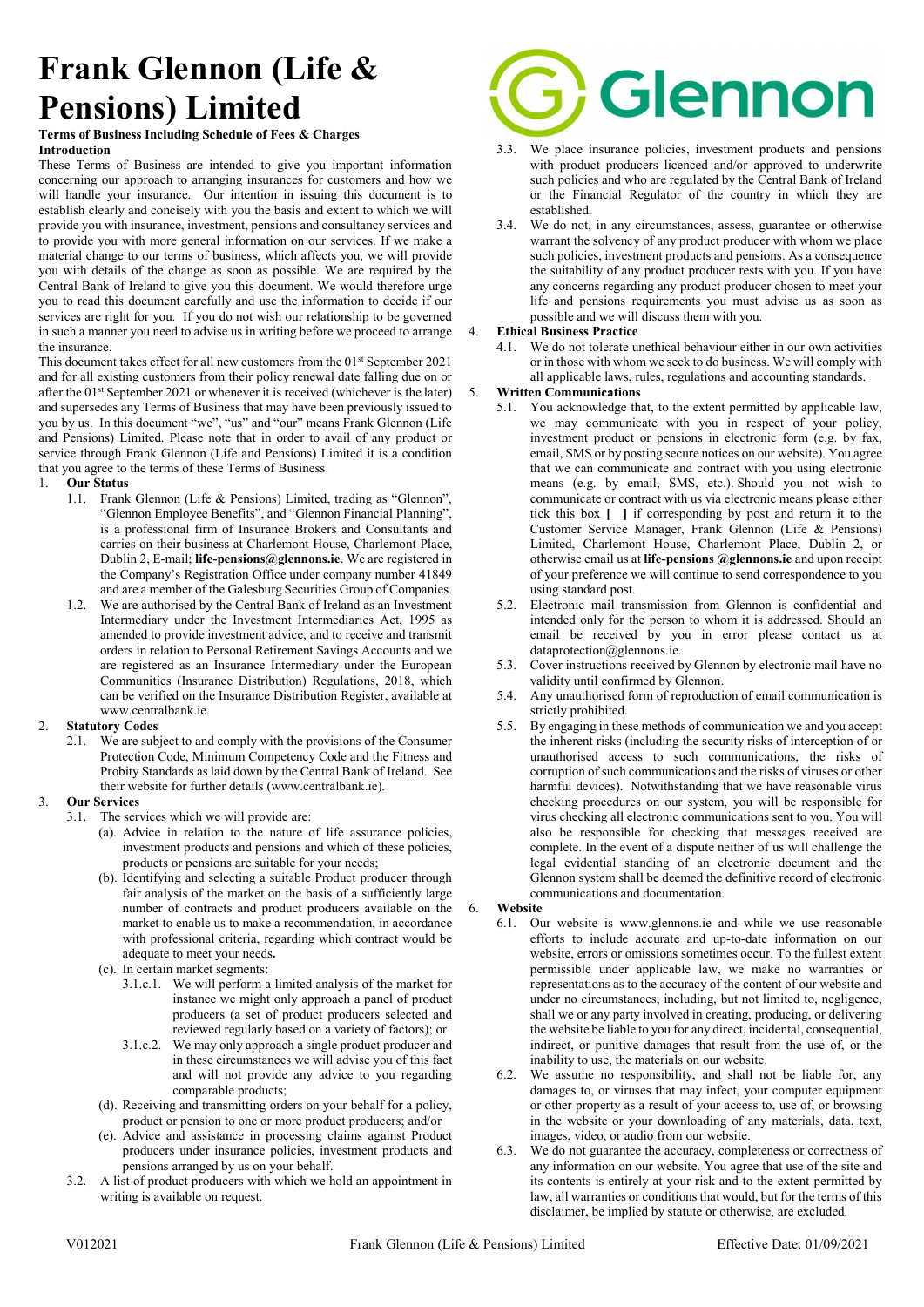#### 7. Full Disclosure

- 7.1. Where you fall under the definition of a Consumer within the meaning of the Consumer Insurance Contracts Act, 2019 (CICA), which is detailed on the CICA Information page below, which details your obligations under this legislation.
- 7.2. Where you do not fall under the definition of a Consumer within the meaning of CICA please continue to read this section.
- 7.3. When seeking a quotation and/or arranging, amending or renewing a policy, product or pension the information you provide must be true in every respect and you must not withhold or misrepresent any material information on an ongoing basis.
- 7.4. Material information is any information which a product producer would regard as likely to influence their assessment or acceptance of the insurance.
- 7.5. Failure to disclose all material information may lead to a product producer cancelling your policy, product or pension, refusing to pay a claim, and impacting on your ability to purchase a policy, product or pension in the future.
- 7.6. If you are in doubt as to whether or not such information is material, you should disclose it or contact Glennon for guidance.
- 7.7. This information includes, but is not limited to age, occupation, claims, medical details or history.

# 8. Change in Circumstances

8.1. You will advise us as soon as reasonably practicable of any changes in your circumstances that may affect the services to be provided by us or the cover provided under your policy, product or pension.

# 9. Call Recording

9.1. All telephone calls including outbound calls may be recorded and monitored for regulatory, quality and training purposes.

# 10. Client Money

- 10.1. We adhere to all regulatory requirements concerning the keeping of client money separate from our own money. We do this by lodgment into a designated 'Client Premium Account'.
- 10.2. We will treat any balances held by us for you in accordance with our practices. This means that client money will be held separately from our own money. Please note that your money may be transferred to another person or party in another jurisdiction (such as another insurance broker) where such transfer is required in order to carry out services to you.
- 10.3. We accept payments in cash, by cheques, by electronic fund transfer and by credit / debit card in respect of all classes of insurance in the circumstances permitted under Section 25G of the Investment Intermediaries Act, 1995 and under the EU (Insurance Distribution) Regulations, 2018. We are not authorised to accept cash or negotiable instruments in any other circumstances.
- 10.4. When paying premiums you must specify the policy (or policies), investment products or pensions to which payment applies. In the absence of your specific instructions, we reserve the right to allocate the payment against any outstanding premium.
- 10.5. In order to protect your interests; when handling client monies we are required by law to act as agent for the product producer. This means when you pay us a premium it is taken as being received by your product producer and when we receive a payment from your product producer to give to you it is not taken as being paid until you receive it.
- 10.6. When we do act as agent for your product producer you should note that once we have received premium from you we may not be able to return such monies to you without the express consent of your product producer even if you cancel your policy.

# 11. Our Remuneration

- 11.1. General
	- (a). Any applicable Commission Fee structure will be agreed at the outset.
	- (b). All Commission Fees are subject to annual review.
	- (c). Unless otherwise stated or agreed, all invoiced amounts will be quoted and paid in Euro and will become due and payable 30 days after he have issued an invoice to you.
- 11.2. All Policies:
	- (a). We may receive Commission from Product Producers with whom we arrange your insurance policy, investment product or pension details of which are available on our website and which will not be offset against any Brokerage Fee we charge either in full or in part.
	- (b). In addition we may also receive additional commission payments from certain Product Producers, which are not subject to any targets on volume or growth; these include profit share arrangements and payments for the provision of additional services to Product Producers.
- 11.3. For Protection Policies (e.g. Term Life Assurance, Mortgage Protection, Income Protection and similar products), we may also charge you a Commission Fee of up to €350 for setting up and arranging a policy.
- 11.4. For Employee Benefits, Pensions Consultancy and Administration Services, we may also charge you a Commission Fee for the services provided in accordance with the undernoted Commission Fee scales, which are payable within 30 days of invoice date unless otherwise stated:-
	- (a) General Hourly Rate These will be assessed on a time recorded basis as follows and are payable by you quarterly in arrears:
		- i. Hourly rate for a Consultant Director €350
		- ii. Hourly rate for a Consultant €275
		- iii. Hourly rate for an Administrator €150
	- (b) Fixed Commission Fee Option (Excluding Personal Retirement Saving Account Schemes) - Subject to prior agreement, we may operate on a fixed Commission Fee basis as follows:
		- i. Basic Establishment Commission Fee:  $£1,000$
		- ii. A fee of up to  $\epsilon$ 2,000 where additional work is required such as vendor assessment, compliance / legal referral
		- iii. Basic Member Set-Up Commission Fee: €500 for each of the first 10 Members or Proposed Member
			- plus €350 for each of the next 15 Members or Proposed Members
			- plus €200 for each of the next 25 Members or Proposed Members
			- plus €150 for each Member or Proposed Member above 50
		- iv. Scheme Maintenance Commission Fees (Payable prorata quarterly in arrears to allow for joiners and leavers)
			- $\cdot$   $\epsilon$ 200 for each of the first 50 Members
			- €150 for each Member above 50
	- (c) Fixed Commission Fee Option (Personal Retirement Saving Account Schemes only) - Subject to prior agreement, we may operate on a fixed Commission Fee schedule as follows:
		- i. PRSA Scheme Establishment Commission Fee: €500 ii. Basic Member Set-Up Commission Fee: €250 for each
		- member iii. Scheme Maintenance Commission Fees (Payable prorata quarterly in arrears to allow for joiners and leavers)
			- €200 for each of the first 50 Members
			- €150 for each Member above 50
		- iv. A minimum fee applies under this section of  $\epsilon$ 1,000
- 11.5. For Pensions & Investment Business
	- (a) We may receive Management Fees for funds under administration of up to 1.00% paid by investment managers but deducted from your investment funds to cover ongoing advice.
	- (b) We may charge monthly Commission Fees/Retainers payable by standing order which will be agreed in advance and will vary depending on the complexity of the product.
- 11.6. For assistance with claims and/or resolving problems connected to your Policies or Plan - These will be assessed on a time recorded basis as follows and are payable within 30 days of the invoice date: (a). Hourly rate for a Consultant Director  $\epsilon$ 350
	- (b). Hourly rate for a Consultant  $\epsilon$ 275
	- (c). Hourly rate for an Administrator  $£150$
- 11.7. We reserve the right to amend these Commission Fees should the complexity of the product or services require a higher Commission Fee. In such circumstances, we will confirm and agree this Commission Fee with you prior to any increased charge being applied.
- 11.8. Commission and Commission Fees are earned for the period of the contract and we will be entitled to retain all Commission and Commission Fees in respect of the full period of the contract in relation to contracts placed by us.
- 11.9. It may at times be appropriate (and for your benefit) for us to use other parties such as another insurance broker, wholesale broker, underwriting manager, managing general agent or reinsurance broker. These parties may also earn and retain Commissions for their role in providing products and services to you for which we are not privy.
- 11.10.In the ordinary course of business we may also receive interest on Client and product producer monies from the date we receive the funds until we settle with those due to receive them. We confirm that we shall retain that interest rather than pay it to you or the product producer (as the case may be).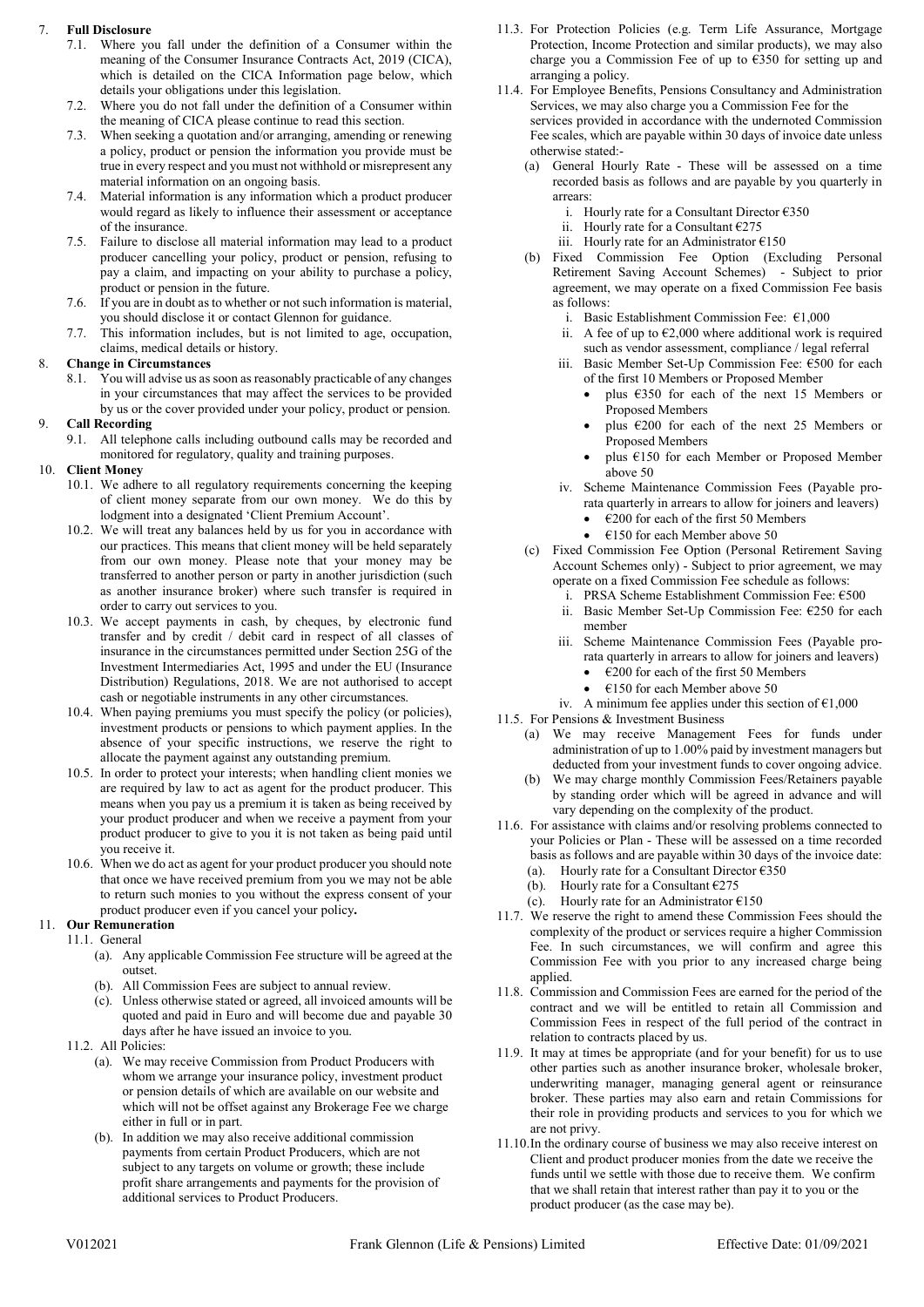11.11.We reserve the right to recover reasonable travel or subsistence expenses incurred by us where such expenses are incurred wholly and exclusively for the purpose of providing the services to you provided that any request for reimbursement is in for the form of a proper invoice accompanied by appropriate receipts.

#### 12. Non-Payment of Premium

- 12.1. Where you fall under the definition of a Consumer within the meaning of the Consumer Insurance Contracts Act, 2019 (CICA), which is detailed on the CICA Information page below, which details your obligations under this legislation.
- 12.2. Where you do not fall under the definition of a Consumer within the meaning of CICA please continue to read this section.
- 12.3. You agree to pay all premiums and other charges on or before the due date as set out in the documentation we issue you.
- 12.4. Should the premium or any instalment of it remain unpaid by the due date, the insurance policy, investment product or pension may be cancelled by your product producer in accordance with any cancellation clause in the policy.

#### 13. Over Payment to Glennon

13.1. Where a discrepancy of  $E2$  or less arises between the amount due and the amount actually received to cover your Insurance Policy, Investment Product or Pension and our fees, we shall be entitled to accumulate and donate to a Charity of our choice in a lump sum at the end of each year.

#### 14. Proposal Form

- 14.1. Where you fall under the definition of a Consumer within the meaning of the Consumer Insurance Contracts Act, 2019 (CICA), which is detailed on the CICA Information page below, which details your obligations under this legislation.
- 14.2. Where you do not fall under the definition of a Consumer within the meaning of CICA please continue to read this section.
- 14.3. To incept your contract of insurance, investment product or pension some product producers will require you to complete and sign a Proposal Form, Application Form, Questionnaire or similar document.
- 14.4. This document will form the basis of your contract of insurance, investment product or pension with a Product Producer.
- 14.5. We will advise you in this process but we are not able to complete the document on your behalf save where we pre-populate (either partially or fully) the document based on information provided by you.
- 14.6. In either case, you must review the information in these documents carefully before entering into a contract of insurance and advise us immediately if any of the information requires amendment.

#### 15. Statement of Suitability

- 15.1. For consumers as defined in the Central Bank of Ireland's Consumer Protection Code 2012 prior to providing, arranging or renewing a policy, product or pension, we will issue you a Statement of Suitability which will set out the reasons why the product(s) or service(s) being offered or recommended to you are considered to be suitable for your needs and objectives; personal circumstances; and financial situation based on the information you have provided to us including for policies arranged via our website and with each New Business Quotation and Renewal Invitation Pack.
- 15.2. Where immediate cover is required a Statement of Suitability will be issued immediately after the product or service has been arranged. You must read this statement to satisfy yourself that the cover offered by the product or service selected fully meets your requirements. See the section on Cooling Off Period – Right of Withdrawal in the Consumer Distance Sales Information attached.

#### 16. Policies, Investments & Pensions

- 16.1. Where you fall under the definition of a Consumer within the meaning of the Consumer Insurance Contracts Act, 2019 (CICA), which is detailed on the CICA Information page below, which details your obligations under this legislation.
- 16.2. Where you do not fall under the definition of a Consumer within the meaning of CICA please continue to read this section.
- 16.3. Any insurance policy, investment or pension arranged by Glennon is subject to all the terms, conditions and exclusions of the policy, product or pension of the product producer selected.
- 16.4. It is essential that you read and strictly comply with the terms, conditions, warranties and exclusions in your product producer's insurance policy, investment or pension, which you have been given or which is available on request from us is in order to satisfy yourself that the cover offered by the policy meets with your requirements.
- 16.5. Failure to comply with any terms, conditions, warranties and exclusions can invalidate the insurance policy, investment or pension at the option of your product provider.
- 16.6. If for some reason you breach or cannot comply with a term, condition, warranty or exclusion in your insurance policy, investment or pension you should discuss the matter with us immediately.
- 17. Claims
	- 17.1. Where you fall under the definition of a Consumer within the meaning of the Consumer Insurance Contracts Act, 2019 (CICA), which is detailed on the CICA Information page below, which details your obligations under this legislation.
	- 17.2. Where you do not fall under the definition of a Consumer within the meaning of CICA please continue to read this section.
	- 17.3. You or your representative are responsible for notifying claims or potential circumstances that may give rise to a claim in accordance with your insurance policy, investment or pension contract.
	- 17.4. To ensure full protection under your insurance policy, investment or pension you should familiarise yourself with the coverage, conditions or other procedures immediately relating to claims and to the notification of those claims. Failure to adhere to the notification requirements, particularly timing, as set out in the insurance policy, investment or pension documentation, may entitle your product producer to deny your claim.
	- 17.5. In presenting a claim it is your responsibility to disclose all facts which are material to the claim. Claims may be made against certain insurance policies, investments or pensions long after they have expired. It is important therefore, that you keep your insurance policy, investment or pension documents in a secure place.
	- 17.6. All claims, or any circumstance that may give rise to a claim, should be reported immediately to us. If you are in any doubt as to whether or not a matter should be reported, please contact us and we will be happy to discuss with you.
	- 17.7. We will provide a claims broking service to you as long as you remain our client. However, if you cease to be our client but request us to continue to services any claims(s) on your behalf, we reserve the right to charge a specified fee to you for such services.

#### 18. Variation

- 18.1. You agree that we have a right to amend this document by sending you either a notice of amendment in writing or a revised Terms of Business Agreement. Any amendment will apply in respect of any service transaction entered into by us after notice of the amendment is given, and may take effect either immediately or at such later date as the notice may specify. Any such amendment shall not affect any rights or obligations of either of us already accrued.
- 19. Anti Money Laundering and the Countering of Financing of Terrorism
	- 19.1. All necessary Anti-Money Laundering and the Countering of Financing of Terrorism due diligence checks are undertaken in accordance with the Criminal Justice (Money Laundering and Terrorist Financing) Act 2010 (as amended) and regulations pursuant thereto. These checks where required will be carried out at the inception of your policy, investment or pension and/or in the event of a claim.

#### 20. Sanctions

- 20.1. The sanctions profile of different business (es) may differ on the basis of a number of complex factors, which may include business activity, type of good or product, nationality, ownership, control, and geographical location(s) of the parties involved. As regards the applicability of sanctions regimes, we are unable in any circumstances to give you legal or regulatory advice, nor can we guarantee or otherwise warrant the position of any product producer under existing or future sanctions regimes. As a consequence, applicable sanctions remain a matter for you and you should take such legal advice as you deem appropriate in this regard. You should inform us of any insurance requirements you have which touch upon or are linked to sanctioned territories.
- 20.2. We will comply with all applicable sanctions regimes (whether currently existing or implemented in the future) and you are advised that where obliged by applicable sanctions legislation we may have to take certain actions which include but may not be limited to (a). freezing of the account concerned; and/or
	- (b). refusing to handle or administer a claim which would benefit (directly or indirectly) a sanctioned entity or person, subject to exemption or obtaining a licence (which we might not get) or,
	- (c). refusing to administer the renewal of an existing insurance contract which would benefit (directly or indirectly) a sanctioned entity or person, subject to exemption or obtaining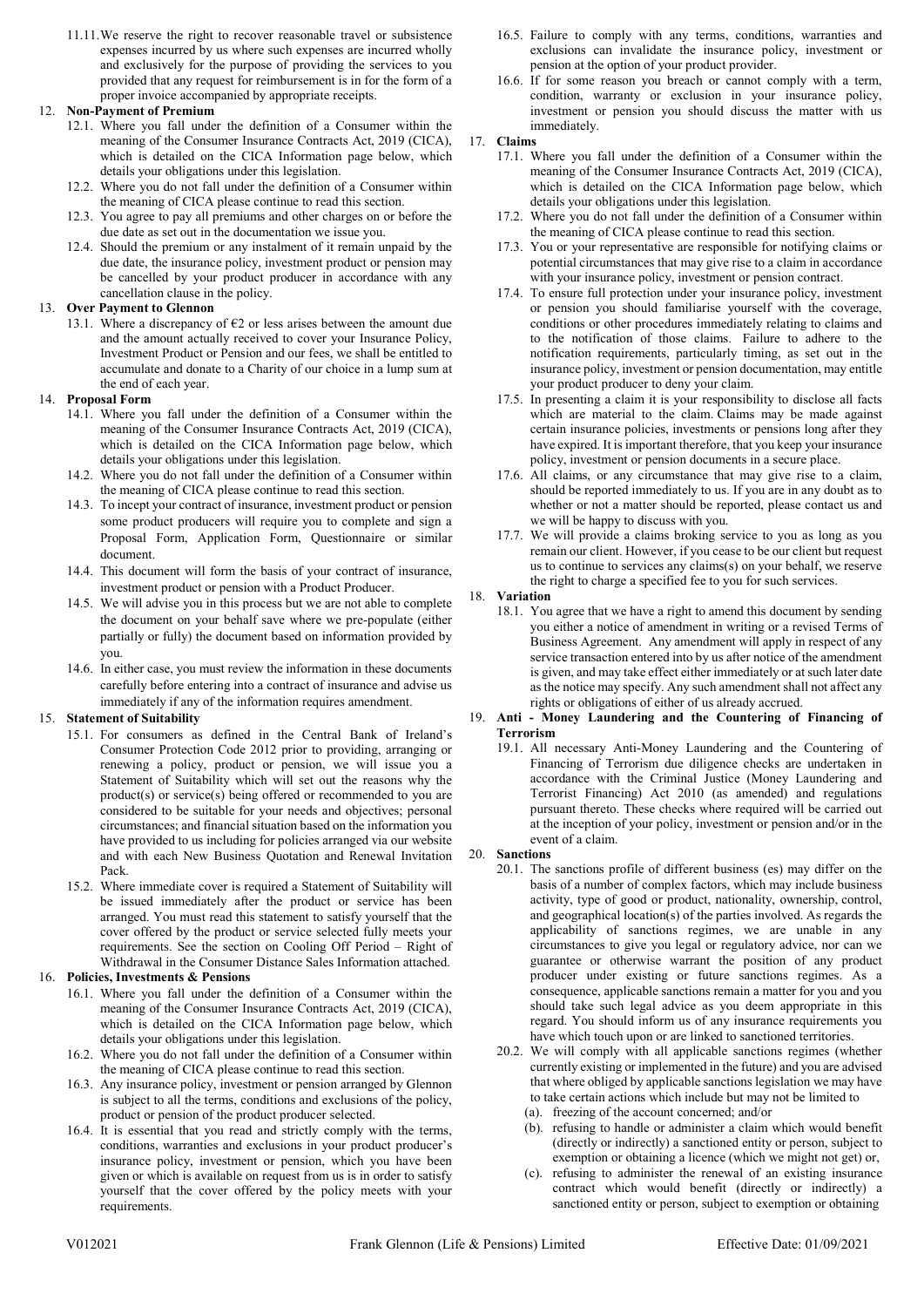a licence (which we might not get).

20.3. We cannot be held responsible for the actions of third parties (including but not limited to banks and exchange institutions) who may have their own sanctions policy, restrictions and constraints.

#### 21. Conflicts of Interest

- 21.1. It is our policy to avoid any conflict of interest when providing business services to our clients, however this agreement will not prevent us from acting for other Clients who may be your competitors or with whom you have business dealings.
- 21.2. Where an unavoidable conflict of interest does arise we will explain the situation fully and if there is no practicable solution, we will withdraw unless you wish us to continue to act for you and provide us with your written consent to that effect.

## 22. Default Remedies

#### Default by you:

22.1. All insurance policies, investments or pensions are arranged on the express condition that pending receipt of the premium from you, we reserve the right; notwithstanding delivery of a policy, investment or pension, or receipt to you; to cancel the policy, obtain a refund from the product producer and apply same in reduction of the amount due from you.

We will, if necessary, exercise our legal rights to receive any payments due to us from clients for services provided by us and to be reimbursed for any value obtained by us for clients arising from payments by us on behalf of clients who subsequently default on any payment due to us. Product producers may withdraw benefits or cover on default of any payments due under any insurance policies, investments or pensions arranged for your benefit or on failure by you to accurately provide all material information in relation to such insurance policies, investments or pensions.

#### Default by Glennon:

22.2. In the unlikely event that we cannot meet our liabilities to you any monies paid by you to us for an insurance policy, investment or pension are deemed to be accepted by the product producer with whom we have arranged your insurance.

#### 23. Investor Compensation Act, 1998

- 23.1. The Investor Compensation Company Ltd. (ICCL); established under the Investor Compensation Act, 1998; operates a compensation scheme; which we are a member of; that provides for the payment, in certain circumstances, of compensation to certain clients of member firms, as defined in that Act.
- 23.2. Compensation may be payable where money owed to clients and held, administered or managed by the firm cannot be returned to those clients for the time being and where there is no reasonably foreseeable opportunity of the firm being able to do so.
- 23.3. Where an entitlement to compensation is established, the compensation payable will be the lesser of 90% of the amount of the client's loss which is recognised for the purposes of the Investor Compensation Act, 1998; or compensation of up to €20,000. For further information, contact the Investor Compensation Company Ltd. at (01) 224 4955.

#### 24. Irish Brokers Association Compensation Fund Limited

24.1. As a member of the Brokers Ireland, Frank Glennon (Life & Pensions) Limited is also a member of the Irish Brokers Association Compensation Fund Limited Subject to the rules of the scheme, the liabilities of its member firms up to a maximum of  $\epsilon$ 100,000 per client (a maximum  $\epsilon$ 250,000 in aggregate for member firms) may be discharged by the Fund on its behalf if the member firm is unable to do so, where the above detailed ICCL (established by law) has failed to adequately compensate any client of the member.

#### 25. Complaints

- 25.1. Glennon are committed to providing high quality customer service. If you have any complaint in relation to the services provided by us you should write to our Customer Services Manager outlining the nature of your complaint. Any such complaint will be acknowledged as soon as possible but not later than five business days from the date of receipt informing you of the contact person who will deal with your complaint.
- 25.2. Your complaint will be fully investigated and we will provide you with progress updates at intervals of not more than twenty business days. We will aim to provide a full response to you as quickly as possible but not later than forty business days from the date of receipt of your complaint or if circumstances dictate such longer period of which you will be informed in writing.

If your complaint is not resolved to your satisfaction and you remain dissatisfied with our final response to your complaint you can refer your complaint to The Financial Services and Pensions

Ombudsman, Lincoln House, Lincoln Place, Dublin 2; Tel: +353 1 567 7000; Email: info@fspo.ie, website: www.fspo.ie.

25.3. Your right to take legal action is not affected by following any of the above procedures.

#### 26. Limit of Liability

- 26.1. To the extent permitted by law, Glennon and/or our affiliates' aggregate liability for breach of contract, negligence, breach of statutory duty or other claim arising out of or in connection with this Agreement or the services provided hereunder shall be limited as follows:
	- (a). In respect of personal injury or death caused by our negligence, no limit shall apply;
	- (b). In respect of any fraudulent acts (including theft or conversion) or wilful default by us, no limit shall apply;
	- (c). In respect of other claims, our total aggregate liability shall be limited to the sum of EUR  $65$  million; and
- 26.2. Subject to clauses (a) and (b) above, in respect of the following losses: loss of revenue; loss of opportunity; loss of reputation; loss of profits; loss of anticipated savings; increased costs of doing business; or any other indirect or consequential loss, we will have no liability in any circumstances.
- 26.3. Where you fall under the definition of a Consumer under the Central Bank of Irelands Consumer Protection Code nothing in 26.1 or 26.2 excludes or restricts any legal liability or duty of care we owe to you us in connection with the provision of financial services.; any duty we have to act with due skill, care and diligence on your behalf; or any liability owed for failure to exercise the degree of skill, care and diligence that may reasonably be expected of us in the provision of financial services.
- 26.4. Your direction to bind coverage and/or your payment related to your insurance placement will be deemed your signed, written agreement to be bound by the provisions of this section.

#### 27. Termination

- 27.1. Either of us may terminate this Agreement upon the giving of one month's notice in writing to the other or as otherwise agreed.
- 27.2. Termination will not in any event affect accrued rights, existing commitments or any contractual provision intended to survive termination and will be without penalty or other additional payment save that you will pay:
	- (a). Any outstanding amounts due to us and/or to product producers with whom we have placed insurance policies, investments or pensions on your behalf; and
	- (b). Any additional expenses necessarily incurred by us in settling or concluding outstanding obligations.
- 27.3. With effect from the date of termination, we shall have no further obligation to perform any of Our Services and all sums payable by you to us and/or your product producer shall become due and payable.

#### 28. Force Majeure

- 28.1. We will not be liable or responsible for any failure to perform, or delay in performance of, any of our obligations that is caused by events outside our reasonable control ("Force Majeure Event").
- 28.2. A Force Majeure Event includes any act, event, non-happening omission or accident beyond our reasonable control.
- 28.3. Our performance of this Agreement is deemed to be suspended for the period that the Force Majeure Event continues, and we will have an extension of time for performance for the duration of that period. We will use our reasonable endeavours to bring the Force Majeure Event to a close or to find a solution by which our obligations may be performed despite the Force Majeure Event.
- 29. Waiver
	- 29.1. If we fail to insist upon strict performance of any of your obligations under these Terms of Business, or if we fail to exercise any of the rights or remedies to which we are entitled under these Terms of Business, this shall not constitute a waiver of such rights or remedies and shall not relieve you from compliance with such obligations.
	- 29.2. A waiver by us of any default shall not constitute a waiver of any subsequent default. No waiver by us of any of the terms of this Agreement shall be effective unless it is expressly stated to be a waiver and is communicated to you in writing by our authorised personnel.

#### 30. Severability

30.1. If any of the terms of this Agreement are determined by any competent authority to be invalid, unlawful or unenforceable to any extent, such term, condition or provision will to that extent be severed from the remaining terms, conditions and provisions which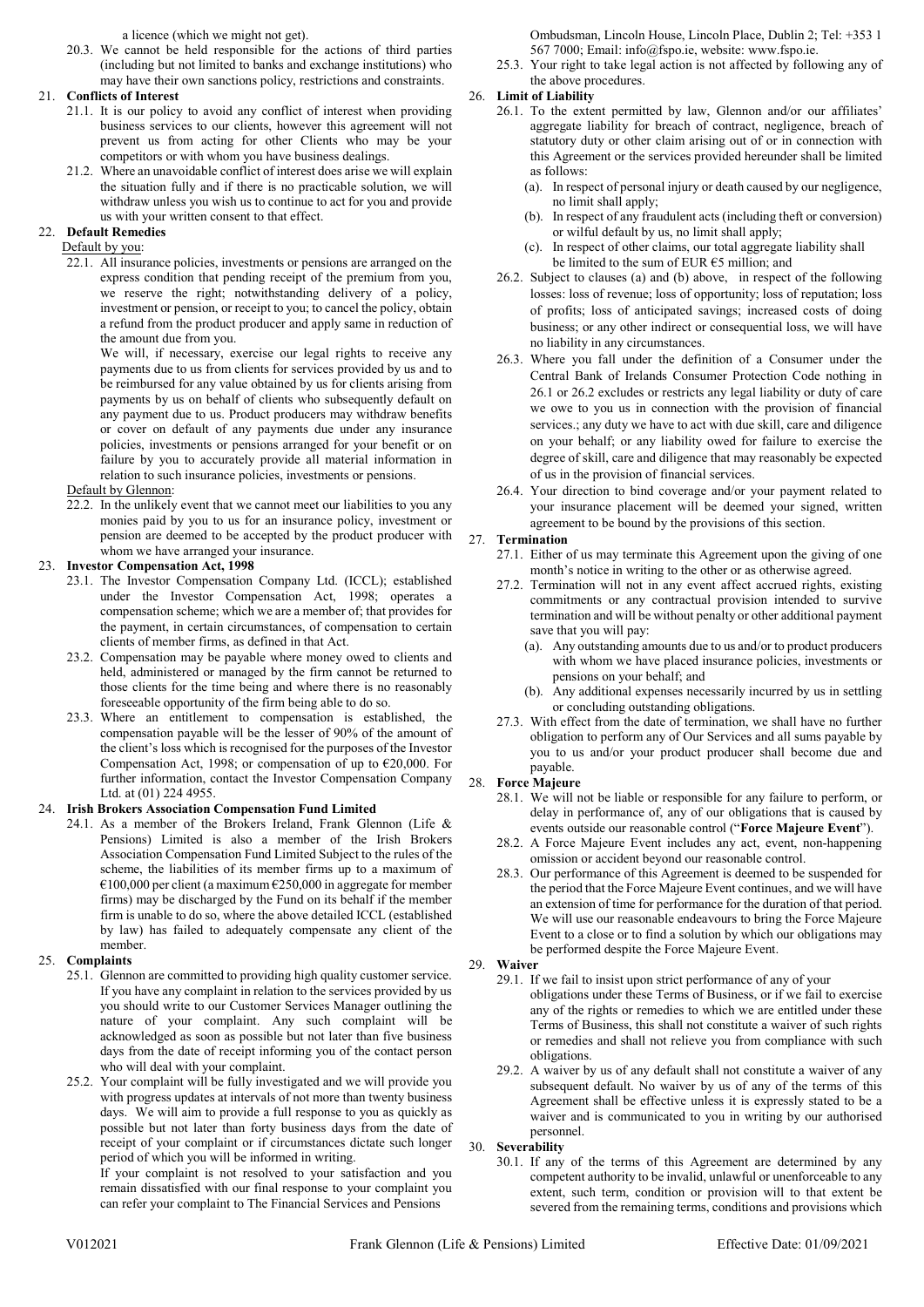will continue to be valid to the fullest extent permitted by law.

#### 31. Entire Agreement

31.1. This Agreement and any document expressly referred to in it constitutes the whole agreement between us and supersedes and replaces any previous arrangement, understanding or agreement between us relating to the subject matter of this Agreement.

#### 32. Governing Law

32.1. This Agreement is subject to the laws of Ireland and the Courts of Ireland will have exclusive jurisdiction over any dispute.

#### 32. Compliance

32.1. We will pay due regard to, and you agree to co-operate with us to ensure compliance with, any legislative and regulatory requirements relating to the provision of Our Services.

#### 33. Anti-Corruption, Anti-Bribery and Anti-Fraud

- 33.1. We will not be involved in the offering, promising or giving of any financial or other advantage to any person in breach of any law against bribery, corruption or fraud.
- 33.2. We maintain anti-corruption / bribery / fraud policies and procedures which seek to prevent corruption / bribery or fraudulent offences and will take any and all actions to comply with such laws, policies and procedures.
- 33.3. Insurance Ireland have estimated that the cost of insurance fraud to be in excess of  $E200$  million each year. This is a cost which is ultimately carried by innocent, law-abiding consumers and policyholders. In the interests of our customers and the integrity of the market we adopt a zero tolerance approach to fraud in all its forms. We undertake our own quality control and fraud detection measures. Where we identify suspected fraudulent activity we reserve the right to report these suspicions to Insurers or any other relevant authority.

#### 34. Adverse Sustainability Impacts Statement

- 34.1. Under the Sustainable Finance Disclosure Regulations, 2019 we are required to notify you that we do not currently consider sustainability risks; such as environmental, social, and governance; when providing you advice on which Insurance Based Investment Product (IBIP) is most suitable to meet your needs.
- 34.2. It is important for you to read your IBIP provider's documentation as it will also set out whether and how they consider such factors when producing the IBIP you have selected.
- 34.3. We will review this position on an annual basis and update our Terms of Business accordingly.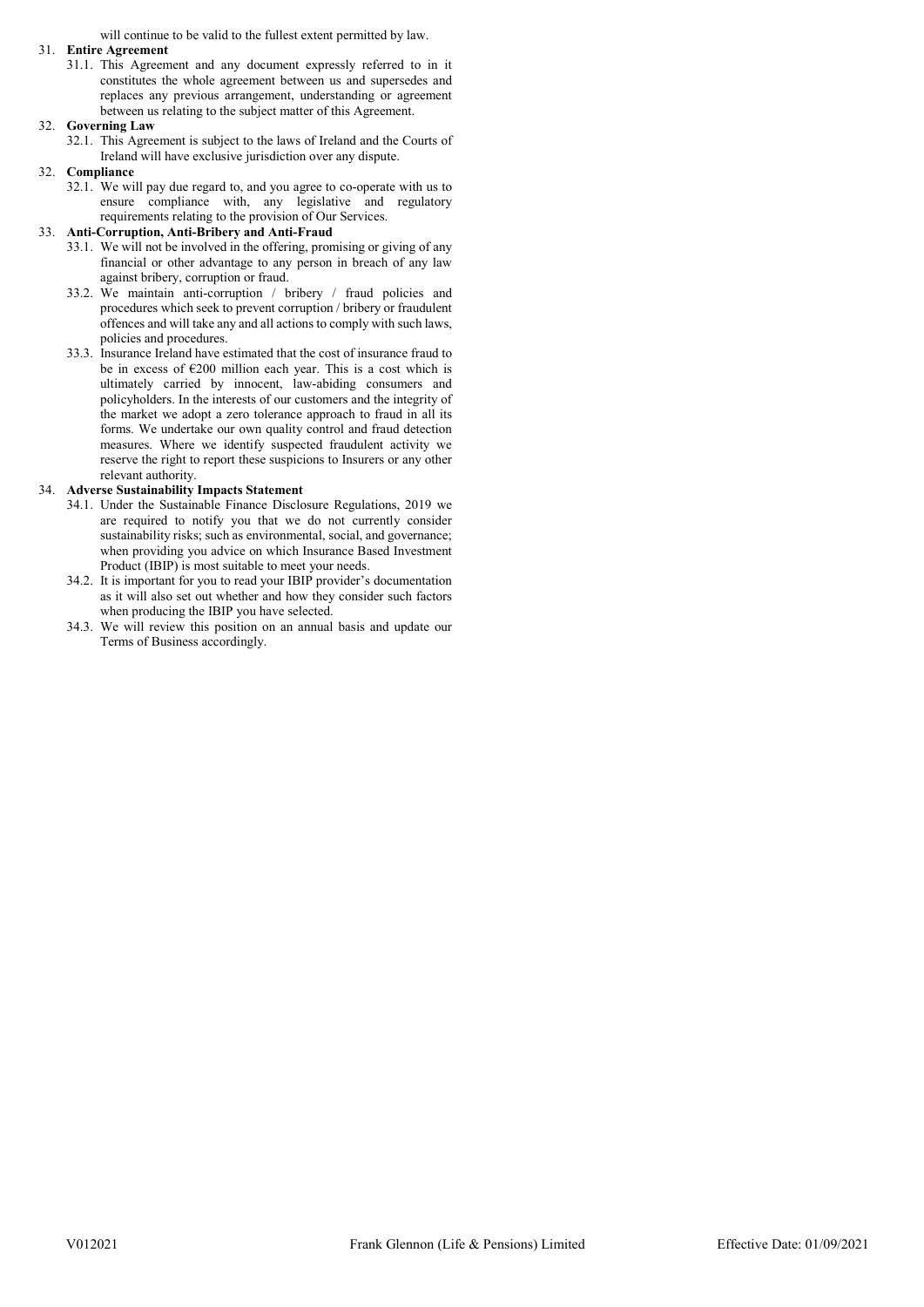# Consumer Insurance Contracts Act 2019

# Information

## 1. Definitions

The following definitions are set out in the Consumer Insurance Contracts Act, 2019:

"consumer", in relation to a financial service, means-

(a) (i) a natural person, not acting in the course of business,

(ii) a sole trader, partnership, trust club or charity (not being a body corporate), with an annual turnover in its previous financial year (within the meaning of section 288 of the Act of 2014) of  $\epsilon$ 3 million or less, or

(iii) an incorporated body that—

(I) had an annual turnover in its previous financial year (within the meaning of section 288 of the Act of 2014) of  $\epsilon$ 3 million or less, and

(II) is not a body corporate that is a member of a group of companies (within the meaning of section 8 of the Act of 2014) with a combined annual turnover (in the previous financial year (within the meaning of section 288 of the Act of 2014) of the group of companies), of greater than  $63$  million,

that—

(A) is a customer of a financial service provider,

(B) is a person or body to whom a financial service provider has offered to provide a financial service, or

(C) has sought the provision of a financial service,

(b) a consumer who was, in relation to a credit agreement, a customer of the financial service provider in a case where a credit servicing firm undertakes credit servicing in respect of the credit agreement concerned, (c) an actual or potential beneficiary of a financial service, or

(d) an employee or a former employee entitled to benefit from an income continuance plan;

"consumer", in relation to a pension product, means an actual or potential beneficiary of an occupational pensions scheme, a trust RAC or a PRSA who believes they have suffered financial loss because of maladministration of the scheme, trust or PRSA, as the case may be;

#### 2. New Business & Renewal

- 2.1. You may cancel a contract of insurance, by giving notice in writing to the insurer, within 14 working days after the date you were informed that the contract is concluded. This does not affect the notice periods already provided under European Union (Insurance and Reinsurance) Regulations 2015 ( S.I. No. 485 of 2015 ) or the European Communities (Distance Marketing of Consumer Financial Services) Regulations 2004 ( S.I. No. 853 of 2004 ) which is 30 days in respect of life policies, irrespective of whether the sale took place on a non-face to face basis, and 14 days in respect of general policies only on sales that took place on a nonface to face basis (distance sales).
- 2.2. The giving of notice of cancellation by you will have the effect of releasing you from any further obligation arising from the contract of insurance. The insurer cannot impose any costs on you other than the cost of the premium for the period of cover.
- 2.3. This right to cancel does not apply where, in respect of life assurance the contract is for a duration of six months or less, or in respect of general insurance, the duration of the contract is less than one month.

#### 3. Proposal Form

- 3.1. To incept your contract of insurance some Insurers will require you to complete and sign a Proposal Form, Questionnaire or similar document.
- 3.2. You are under a duty to answer all questions posed honestly and with reasonable care as these answers will be set out in the Proposal Form or Statement of Fact and will form the basis of any contract of insurance arranged on your behalf with an Insurer.
- 3.1. We will advise you in this process but are not able to complete the document on your behalf save where we pre-populate (either partially or fully) the document based on information provided by you.
- 3.2. In either case, you must review the information in these documents carefully before entering into a contract of insurance and advise us immediately if any of the information requires amendment.

#### 4. Payment of Premium

4.1. You are under a duty to pay your premium within a reasonable time, or otherwise in accordance with the terms of the contract of insurance.

#### 5. Alteration of Risk

Any clause in a contract of insurance that refers to a "material change" will be interpreted as being a change that takes the risk

outside what was in the reasonable contemplation of the contracting parties when the contract was concluded.

6. Policies

- 6.1. Any insurance arranged by Glennon is subject to all the terms, conditions, and exclusions of the policy of the Insurer selected.
- 6.2. It is essential that you read and strictly comply with the terms, conditions, and exclusions in your Insurer's policy, which you have been given or which is available on request from us; in order to satisfy yourself that the cover offered by the policy meets with your requirements.
- 6.3. Failure to comply with any terms, conditions, and exclusions can invalidate the insurance at the option of your Insurer.
- 6.4. If for some reason you breach or cannot comply with a term, condition, or exclusion in your policy you should discuss the matter with us immediately.

#### 7. Claims Handling

- 7.1. To ensure your full protection under your contract of insurance or similar documentation you should familiarise yourself with the coverage, conditions or other procedures immediately relating to claims and to the notification of those claims. Claims may be made against certain policies long after they have expired. It is important therefore, that you keep your policy documents in a secure place.
- 7.2. It is very important that claims or circumstances that might give rise to a claim are notified to your Insurer in accordance with the Claims Conditions in your contract of insurance. You are responsible for notifying your Insurer of the occurrence of an insured event within a reasonable time or in accordance with the terms of your contract of insurance and therefore all claims, or any circumstance that may give rise to a claim, should be reported immediately to us so we can assist you in this process. If you are in any doubt as to whether or not a matter should be reported, please contact us and we will be happy to discuss it with you.
- 7.3. You must notify the insurer of a claim within a reasonable time, or otherwise in accordance with the terms of the contract of insurance.
- 7.4. If you become aware after a claim is made of information that would either support or prejudice the claim, you are under a duty to disclose it. (The insurer is under the same duty).
- 7.5. If, in respect of the insurance contract the insurer is not obliged to pay the full claim settlement amount until any repair, replacement or reinstatement work has been completed and specified documents for the work have been furnished to the insurer, the claim settlement deferment amount cannot exceed:
	- (a). 5% of the claim settlement amount where the claim settlement amount is less than £40,000, or
	- (b). 10% of the claim settlement amount where the claim settlement amount is more than €40,000.
- 7.6. An insurer may refuse a claim made by you under a contract of insurance where there is a change in the risk insured, including as described in an "Alteration of Risk" clause, and the circumstances have so changed that it has effectively changed the risk to one which the insurer has not agreed to cover.
- 7.7. You must cooperate with the insurer in an investigation of insured events including responding to reasonable requests for information in an honest and reasonably careful manner and must notify the insurer of the occurrence of an insured event in a reasonable time.
- 7.8. If you make a false or misleading claim in any material respect (and know it to be false or misleading or consciously disregards whether it is) the insurer is entitled to refuse to pay and to terminate the contract.
- 7.9. Where an insurer becomes aware that a consumer has made a fraudulent claim, they may notify the consumer advising that they are voiding the contract of insurance, and it will be treated as being terminated from the date of the submission of the fraudulent claim. The insurer may refuse all liability in respect of any claim made after the date of the fraudulent act, and the insurer is under no obligation to return any of the premiums paid under the contract. As per your contract of insurance your Insurer has the right to make the final determination in relation to any claim, however they are also under a duty to; (a) handle promptly and fairly any claim made in relation to the contract of insurance; (b) where you do not make the claim yourself, notify you of a claim been made as soon as practicable after they are informed of the claim; (c) engage with you (or a third party) in a meaningful manner as regards a claim, and such engagement shall include providing you an opportunity to submit to your Insurer relevant evidence which could inform their determination as regards the claim; and (d) where a claim has been settled or otherwise disposed of, for example through legal or arbitral proceedings, inform you of the amount for which it has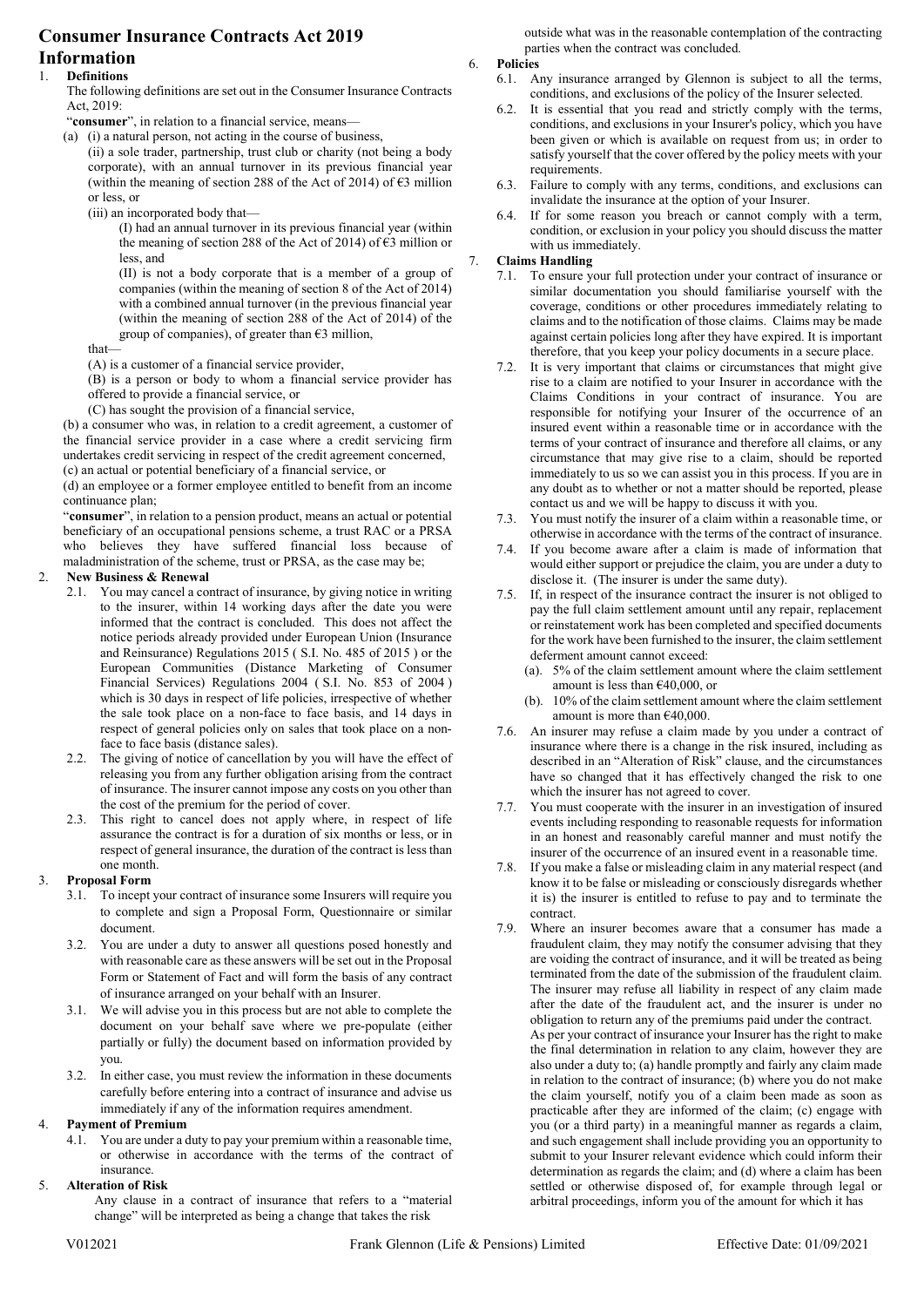been settled or otherwise disposed of and the reason or reasons for its being settled or so disposed of.

- 7.10. Your Insurer shall pay any sums due to you in respect of a claim within a reasonable time, however where it is not possible to quantify the total value of the claim within a reasonable time but where part of the total value has been quantified, your insurer shall pay that part to you within a reasonable time.
- 7.11. We will provide a claims broking service to you as long as you remain our client. However, if you cease to be our client but request us to continue to service any claims(s) on your behalf, we reserve the right to charge a specified fee to you for such services.
- 7.12. A court of competent jurisdiction can reduce the pay-out to you if you are in breach of your duties under the Act, in proportion to the breach involved.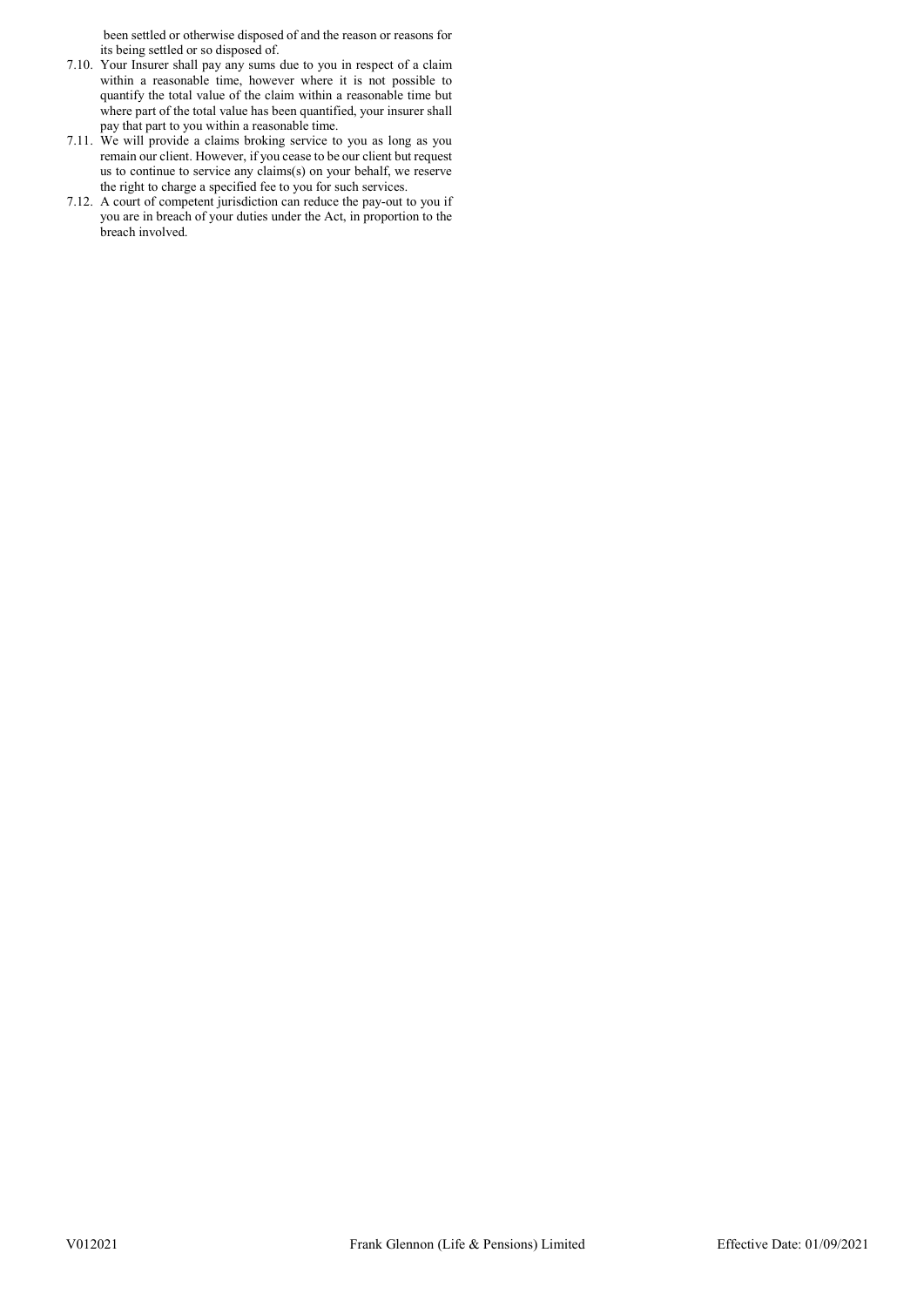# Data Protection Privacy Notice

- 1. This privacy notice tells you how we use your information and confirms that your Data Controller is Frank Glennon Limited ("we", "us", "our"), Charlemont House, Charlemont Place, Dublin Email: info@glennons.ie.
- 2. Our Data Protection Officer is contactable by email at: dataprotection@glennons.ie or write to The Data Protection Officer, Frank Glennon Limited, Charlemont House, Charlemont Place, Dublin 2.
- 3. This Data Privacy Notice (Notice) is an important document. Please read it carefully. It is also available on our website at www.glennons.ie/termsand-conditions/. If you would like a printed copy, please contact dataprotection@glennons.ie and we will send you a copy.
- 4. "Data Controller" and "Personal Data" have the meaning given in the General Data Protection Regulations 2016.
- 5. We are subject to all applicable data protection and privacy laws when processing your personal data. Further, we shall ensure that any third party with whom we share your personal data with under 6.6(g) below are also subject to the same applicable data protection and privacy laws.
- 6. How and Why We Use Your Personal Information
	- 6.1. Personal data provided by you or by others will be used by us, and your insurance company (where applicable), for the provision and administration of insurance products, related services and for statistical analysis.
	- 6.2. Should you be unable to provide us with the required personal data, we will be unable to provide you with insurance or process a claim.
	- 6.3. Legislation and various codes of conduct require us to gather additional information from and about you. For example, we gather documentation to prove your identity and validate your address to comply with anti-money laundering legislation.
	- 6.4. We will use and share certain personal data for the performance of the contract or to take steps prior to entering into the contract of insurance. The following processing activities are used for this legal purpose:
		- (a). Providing a quotation,
		- (b). Arranging and administering a policy,
		- (c). Handling a claim,
		- (d). Handling a third party claim As required under the Consumer Insurance Contracts Act, 2019 if you hold insurance against a liability that may be incurred by you against a third party, where for whatever reason you cannot be found or you become insolvent, or the court finds it just and equitable to so order, then your rights under the contract will be transferred to and vest in the third party even though they are not a party to the contract of insurance. The third party has a right to recover from the insurer the amount of any loss suffered by them. Where the third party reasonably believes that you as policyholder have incurred a liability the third party will be entitled to seek and obtain information from the insurer or from any other person who is able to provide it concerning:
			- 6.4.d.1. the existence of the insurance contract,
			- 6.4.d.2. who the insurer is,
			- 6.4.d.3. the terms of the contract, and
			- 6.4.d.4. whether the insurer has informed the insured person that the insurer intends to refuse liability under the contract.
		- (e). Sharing details with or seeking personal information from your Insurer (if applicable), other intermediaries and anyone authorised by you to act on your behalf,
		- (f). Sharing details with or seeking personal information from loss adjusters, repairers and other claims handling agents, medical practitioners, engineers and legal practitioners.
	- 6.5. We will use and share certain personal data so as to comply with certain legal obligations and regulatory requirements. The following processing activities are used for this legal purpose:
		- (a). To verify your identity and verify the accuracy of the information we receive,
		- (b). To process any payments whether in relation to your policy or a claim,
		- (c). To manage and investigate any complaints,
		- (d). To comply with laws and regulations,
		- (e). To make back-ups of your data in case of emergencies and for disaster recovery purposes.
	- 6.6. We will use and share certain personal data for legitimate business interests. The following processing activities are used for this legal purpose:
		- (a). Risk management, auditing and the provision of legal advice which are key governance functions to protect our business,
- (b). Checking information provided ensures accuracy which contributes to effective administration of insurance products and services,
- (c). Prevention and detection of fraud to help protect the business and the insurance market,
- (d). Direct marketing of our other products and services by post, telephone (including mobile), e-mail or other means of communication which might be of interest to you.
- (e). Market research, competitions, customer satisfaction surveys, and data analytics, including profiling, to develop and enhance the customer relationship and journey as part of our business strategy,
- (f). We may record or monitor calls for regulatory, training and quality purposes,
- (g). We may also share with or seek information from a number of external parties in order to administer your policy and to prevent and detect fraud. For example:
	- 6.6.g.1. Other insurance companies and intermediaries to confirm information provided and to safeguard against non-disclosure and help prevent insurance fraud,
	- 6.6.g.2. Anyone authorised to act on your behalf,
	- 6.6.g.3. Our Third Party Service Providers such as technology suppliers, hosting/storage providers, payment providers and document providers,
	- 6.6.g.4. As a result of our legal and regulatory obligations. This can include with An Garda Siochana, other official agencies and on foot of a Court Order or Subpoena,
	- 6.6.g.5. Our subsidiary companies to deliver our products and services and fulfil our operating entity responsibilities,
	- 6.6.g.6. Loss adjusters, claims investigators, repairers, medical practitioners, solicitors and other firms as part of the claims handling process,
	- 6.6.g.7. With prospective sellers or buyers in the event that we decide to sell or buy any business or assets.
- (h). Where we obtain data from the above sources, the categories we obtain will be personal data or claims information relating to insurance profiling, claims handling and fraud prevention.
- 6.7. We may need your consent for the processing of certain data and in these cases, we will inform you of such processing and the reason for this at the time consent is captured
- 6.8. In order to provide you with our products & services, we may share your personal information with third parties as set out in  $6.6(g)$ above and on occasion, some of your personal information may be sent to third parties outside of the European Economic Area (EEA). We would only do this in compliance with the appropriate legal and technical safeguards such as the standard data protection clauses adopted by the European Commission; as a result of an adequacy decision of the European Commission; or where the transfer is necessary for the conclusion or performance of a contract concluded in your interest between us and another natural or legal person; for example your employer in a Non-EEA country. If you would like more information about the relevant safeguards in place please send an email to  $\frac{dataprotein(\hat{a})\text{glennons.}ie}{a}$  or write to us using the address provided in Section 2.
- 6.9. In all of these processing activities, your interests are considered and we ensure that necessary safeguards are in place to protect your privacy, such as contracts in place with third parties, restricted access to data, regular testing and evaluation of technical and organisational security measures, retention limitations etc.

#### **Representation**

- 7.1. The accuracy of the personal data you provide to us is paramount to the provision of valid insurance and administration services.
- 7.2. Accordingly, when you provide us with personal data, you warrant and represent to us that in respect of any personal data of any data subject which you provide to us you have the authority of the relevant data subject(s) to disclose such personal data to us and that all such data is accurate, complete and up to date.
- 7.3. You also warrant that you will make them aware of this Data Protection Notice and the terms of the insurance (including changes to the terms or processing activities).

#### 8. How Long We Keep Your Personal Information

8.1. Information submitted for a quotation, which does not result in the issue of a quotation pack, may be retained by us for a period of up to 2 years from the date of the quotation.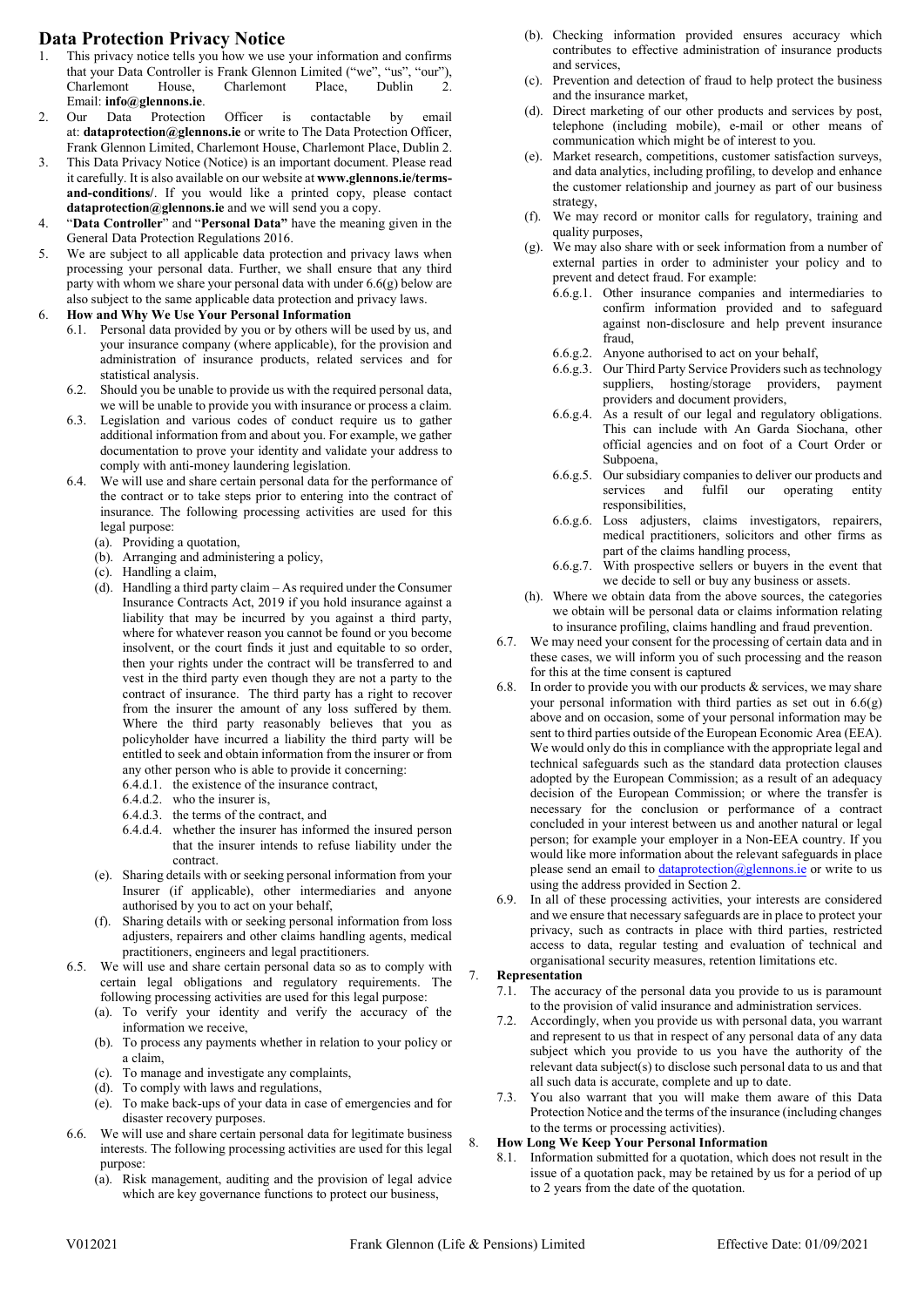- 8.2. All information in respect of a quotation, which does result in the issue of a quotation pack, and in respect of a policy arranged and administered by us (to include all call recordings and claims on the policy) will be held for 8 years after the ending of our Client/Broker relationship to ensure we meet our regulatory obligations.
- 8.3. There are certain policies where we need to keep data for longer than the normal periods where we may receive claims where the claimant was not aware of the injuries until a long time after it was caused.

#### 9. Your Rights In Relation To Your Personal Information

- 9.1. You have the right to request a copy of your personal data, and to have incorrect personal data about you corrected.
- 9.2. Where we required your consent to process your personal data you have the right to withdraw your consent for such processing. If you withdraw your consent, this does not affect the lawfulness of processing based on consent before its withdrawal.
- 9.3. You also have the right to have your personal data erased, object to certain processing activities, or to have the processing restricted.
- 9.4. You have the right to data portability for insurance purposes.
- 9.5. If you would like to exercise any of these rights, please email a request to dataprotection@glennons.ie or write to us at the address contained in Section 2 of this notice. To ensure that we do not disclose your personal information to a party who is not entitled to it, when you are making the request please provide us with:
	- (a). Your name;
	- (b). Address(es);
	- (c). Date of birth;
	- (d). Any policy IDs or reference numbers that you have along with a copy of your photo identification and proof of address.
- 9.6. All requests are free of charge although we reserve the right to charge an administrative fee for subsequent requests (such as when the request is part of a series of repeated requests over a short period of time).
- 9.7. We endeavour to respond within one month from receipt of the request. If we do not meet this time frame, we will explain why this was in our response.
- 9.8. Please note that simply submitting a request does not mean we will be able to fulfil it – we are often bound by legal and legislative obligations which can prevent us fulfilling some requests in their entirety, but when this is the case we will explain this to you in our response.
- 9.9. Please note also that exercising some of the above rights may lead to us being unable to continue to service your policy and therefore lead to cancellation of your policy, but when this is the case we will explain this to you in our response.

#### 10. Automated Decision Making

- 10.1. Certain processing activities may involve the use of automated (computer based) decision making; for example; before we can arrange an insurance product, investment, pension or service for you we must obtain a quotation from a product producers rating engine which calculates the risks based on the information that you have supplied. This will be used to determine if the product producer can provide you with a policy and to calculate the premium you will have to pay to arrange cover with them.
- 10.2. The results of these automated decision-making processes will limit the products and services we may be able to provide you. If you do not agree with the result, you have the right to request human intervention to allow you to express your point of view and contest the decision.

#### 11. How can you lodge a complaint?

- 11.1. If you wish to raise a complaint on how we have handled your personal information, please send an email to dataprotection@glennons.ie or write to us using the address provided in Section 2. Our Data Protection Officer will investigate your complaint and will give you additional information about how it will be handled. We aim to respond in a reasonable time, normally 30 days.
- 11.2. If you are not satisfied with our response you can lodge a complaint to the Office of the Data Protection Commissioner, Canal House, Station Road, Portarlington, Co. Laois.

#### 12. Up To Date Information

12.1. In order for us to keep your information accurate and up to date, please contact us if any of your details change.

#### 13. Changes to our Data Protection Notice

13.1. This notice will be updated from time to time so please check it each time you submit personal information to us or renew your insurance policy.

#### 14. How do you ask a question about this Data Protection Notice?

- 14.1. If you any questions or comments about this privacy notice please contact The Data Protection Officer, Frank Glennon (Life & Pensions) Limited, Charlemont House, Charlemont Place, Dublin 2.
- 14.2. You may also email us at dataprotection@glennons.ie.

#### 15. Direct Marketing

- 15.1. We will only contact you for direct marketing purposes where we are entitled to do so, including where you have consented to receiving such communications.
- 15.2. If you no longer wish your information to be used for marketing purposes please write to us at Frank Glennon (Life & Pensions) Limited, Charlemont House, Charlemont Place, Dublin 2 or e-mail us at marketing@glennons.ie.